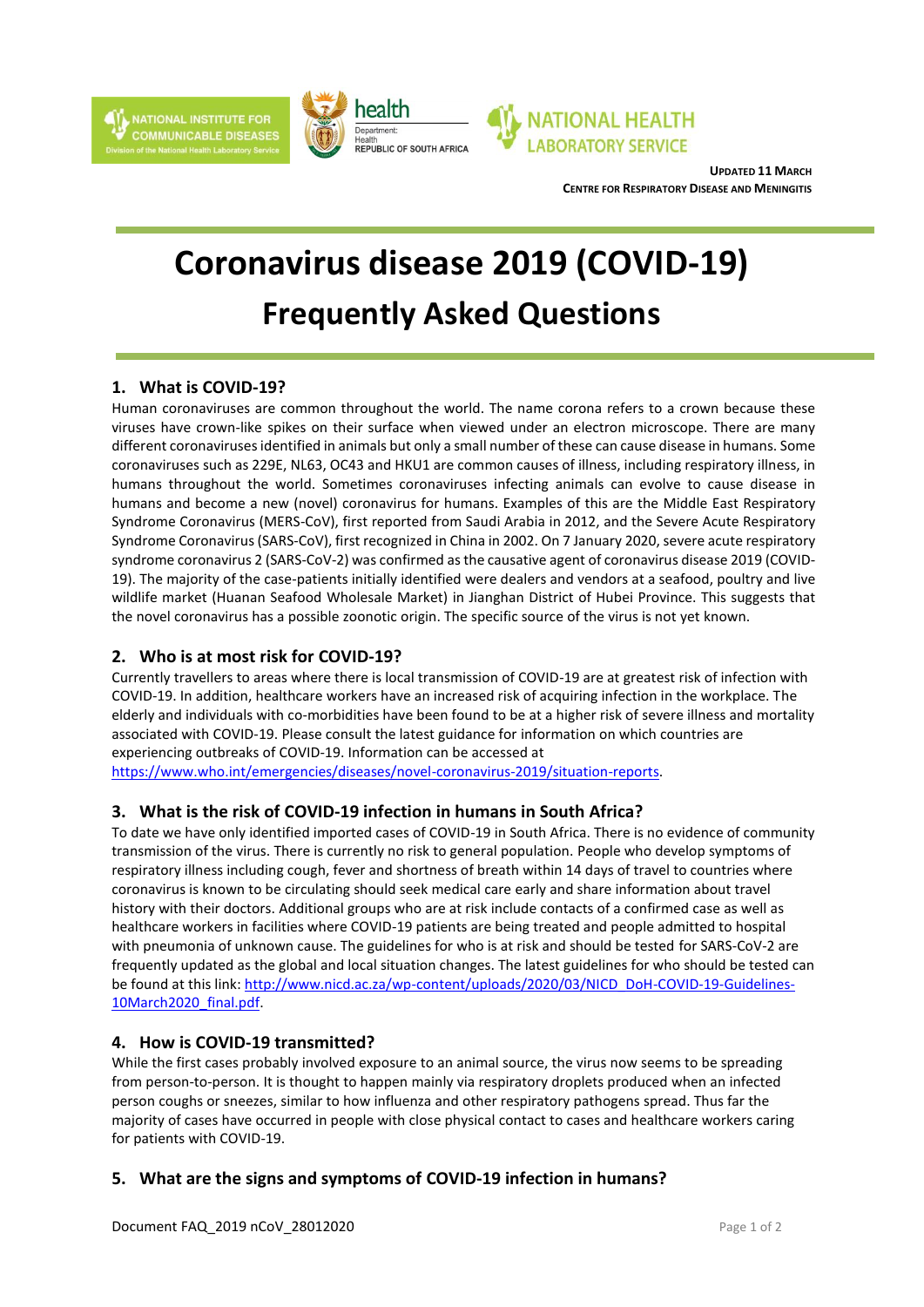Current symptoms reported for patients with COVID-19 have included mild to severe respiratory illness with cough, sore throat, shortness of breath or fever. The severity of illness can range from people who are infected without any illness (asymptomatic infection) to mild respiratoyr illness, to severe illness requiring admission to hospital or death. The majority of patients (approximately 80% will have mild respiratory illness.

## **6. How is COVID-19 diagnosed?**

COVID-19 is diagnosed by a laboratory test, polymerase chain reaction (PCR) molecular test, on a respiratory tract sample (e.g. sample from nose, throat or chest). For specific guidance on who should be tested as well as sample collection and transport please visit the NICD's website: [http://www.nicd.ac.za/wp](http://www.nicd.ac.za/wp-content/uploads/2020/03/COVID-19-Quick-reference-v7-10.03.2020-Final-clean.pdf)[content/uploads/2020/03/COVID-19-Quick-reference-v7-10.03.2020-Final-clean.pdf](http://www.nicd.ac.za/wp-content/uploads/2020/03/COVID-19-Quick-reference-v7-10.03.2020-Final-clean.pdf)

# **7. How is COVID-19 infection treated?**

Treatment is supportive (e.g. provide oxygen for patients with shortness of breath or treatment for fever). There is no specific antiviral treatment available. Antibiotics do not treat viral infections. However, antibiotics maybe required if bacterial secondary infection develops.

## **8. How can COVID-19 infection in humans be prevented?**

Currently there is no vaccine for COVID-19. There are no specific measures currently recommended to prevent COVID-19 but the following can provide protection against infection with coronaviruses and many other viruses that are more common in South Africa:

- Wash your hands often with soap and water for at least 20 seconds. If soap and water are not available, use an alcohol-based hand sanitiser.
- Avoid touching your eyes, nose, and mouth with unwashed hands.
- Avoid close contact with people who are sick
- Stay at home when you are sick and try and keep distance from others at home
- Cover your cough or sneeze with a flexed elbow or a tissue, then throw the tissue in the bin.
- Clean and disinfect frequently touched objects and surfaces.
- Avoid contact with farm or wild animals (alive or dead), animal markets, and products that come from animals (such as uncooked meat).

# **9. What measures have been put in place in South Africa to minimise the risk of transmission should cases be imported**

Fever screening is in place at international airports. If there is a suspected case, procedures are in place for case isolation and management as well as rapid specimen collection and transport so that the diagnosis can quickly be made. Screening at ports of entry will not pick up people who are incubating the infection and not showing signs and symptoms. For this reason, hHealthcare workers throughout the country are on the alert for patients meeting the case definitions for COVID-19. There are guidelines available for who to test, what samples to take and how the patient should be isolated while awaiting test results. This can be found on:

[http://www.nicd.ac.za/wp-content/uploads/2020/03/NICD\\_DoH-COVID-19-Guidelines-10March2020\\_final.pdf.](http://www.nicd.ac.za/wp-content/uploads/2020/03/NICD_DoH-COVID-19-Guidelines-10March2020_final.pdf) Suspected cases will be managed at designated hospitals with isolation facilities. Protocols are in place for follow up of case contacts to ensure that the virus does not spread.

# **10. Should I travel now?**

There are no travel restrictions in place. It has been recommended that travellers should avoid all nonessential travel to areas with ongoing transmission of COVID-19. At this time, travel may also be associated with substantial potential disruption including restrictions on onward travel in other countries. The situation with regard to travel risks in different parts of the world is evolving rapidly. People who travel to areas where COVID-19 is known to be circulating should avoid visiting close contact with ill people, practice frequent handwashing and avoid large gatherings as well as avoid visiting animal live markets.

### **11. Who can I contact for more information?**

Visit the NICD website at [www.nicd.ac.za](http://www.nicd.ac.za/) for further information. For medical/clinical related queries by health care professionals only, contact the NICD hotline at +27 (0) 82 883 9920 (for use by healthcare professionals only). The NICD General Public Hotline number is +27 (0) 800 029 999 and operates on weekdays, Monday to Friday during 08:00 to 16h00. For laboratory related queries call the Centre for Respiratory Diseases and Meningitis (011-555-0315/7/8 or 011-555-0488).